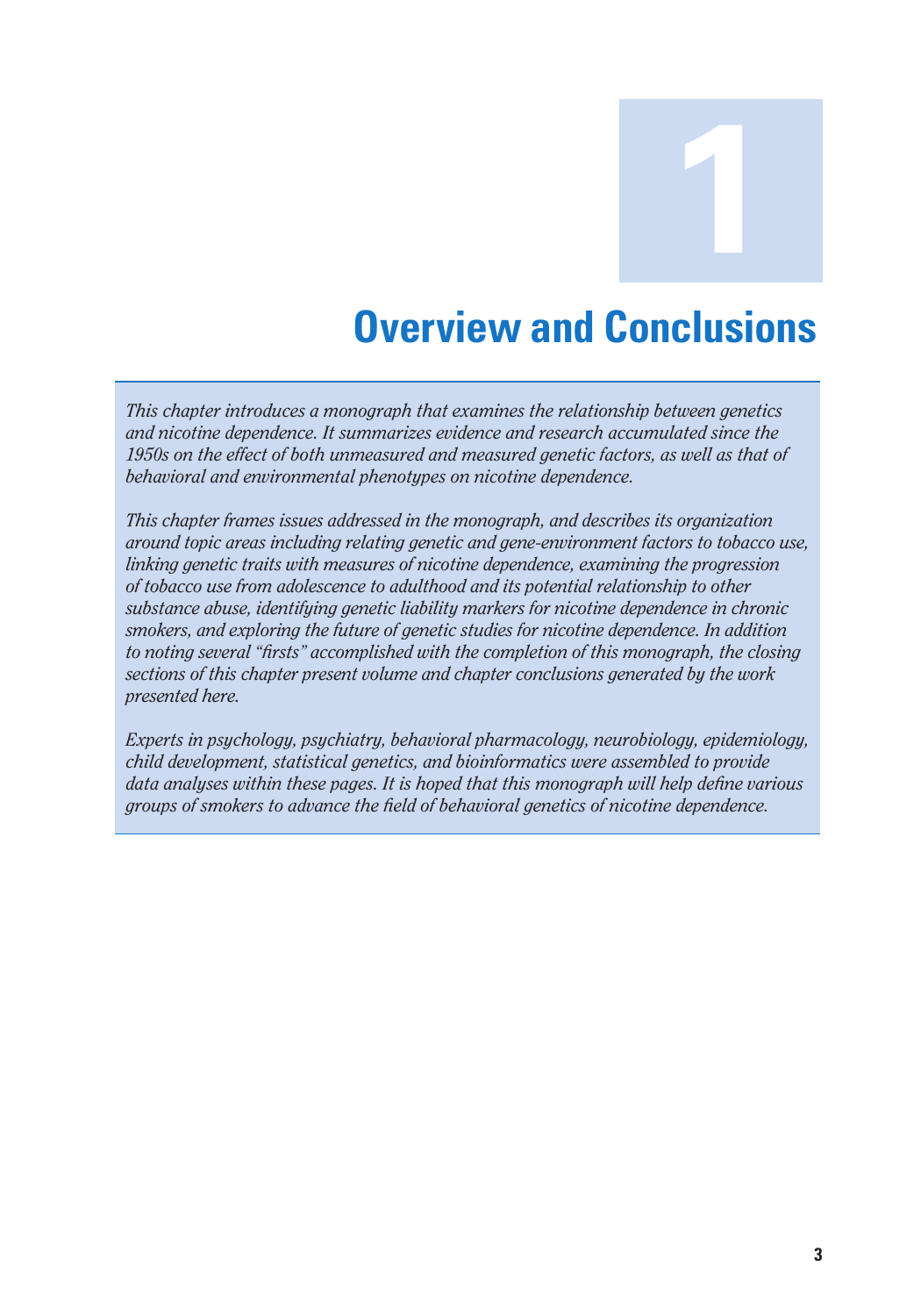## **Introduction**

Substantial evidence, accumulated since the 1950s, from the study of twins, siblings, and nuclear families shows that *unmeasured*  genetic factors (influences estimated from analyses of correlations among family members for specific phenotypes) influence the likelihood of both initiating and maintaining nicotine dependence. Beginning with research published in 1994, studies show that *measured* genetic factors (influences estimated from analyses of associations between genomic regions or specific gene variants and specific phenotypes) and nicotine dependence are also related. More than 100 published papers have reported associations between tobacco use behaviors and variants of candidate genes or genomic regions in relevant neurobiological and metabolic pathways. The combined evidence reveals that genetic involvement in nicotine dependence is present in adolescents and adults, both males and females, and in several cultures.

Concurrent with the work started in the early 1990s, new genomic technologies were introduced that make previous research quickly obsolete. With the rapid decrease in costs to genotype individuals for very large numbers of variants across the whole genome, the whole-genome association study has now become possible. Similarly, it is now possible to genotype candidate genes for many variants (known as single nucleotide polymorphisms [SNPs]). SNPs account for a large number of functional variants in humans, which has made them particularly useful in wholegenome research. Along with genomic technology, advanced methods from the experimental, bioinformatic, statistical, and epidemiological fronts now make it possible to envision the next generation of studies. These advances will support the further integration of neurobiological mechanisms into public health efforts.

The marked decline in cigarette consumption in the United States since the 1960s corresponds to increased public awareness of the dangers of tobacco use, changing social norms about tobacco, and increasing governmental actions to regulate the use, sale, and advertising of tobacco products. The most comprehensive environmental changes have been in attitudes and rules about smoking in enclosed public places. As late as the 1980s, smoking was present in most public places, with smoking allowed virtually everywhere (except in areas of increased probability of fires or damage to equipment). Over time, the environment that had supported smoking indoors has transformed. Limiting where people can smoke has contributed to the social marginalization of smoking as an accepted behavior. In addition, tobacco use screening and brief intervention by clinicians has become a top-ranked clinical preventive service on the basis of health impact, effectiveness, and cost-efficiency, further reducing cigarette consumption.

Despite enormous progress in the public health arena, 45 million individuals remain regular users of tobacco, with an estimated annual cost to the U.S. economy of \$167 billion due to premature death and disability.<sup>1</sup> Worldwide, approximately 1 billion people are regular users of tobacco, and 3–6 million people die every year from illnesses caused by tobacco.<sup>2</sup> One reason for this is that broad public health and community efforts, though found to be effective by such groups as the U.S. Task Force on Community Preventive Services, are not widely implemented and have varied substantially across the United States. Also, tobacco settlement dollars are spent by many states on non-health-related and non-tobacco-related activities instead of tobacco control and prevention.3

Another reason for continued smoking is that the potential of powerful genomic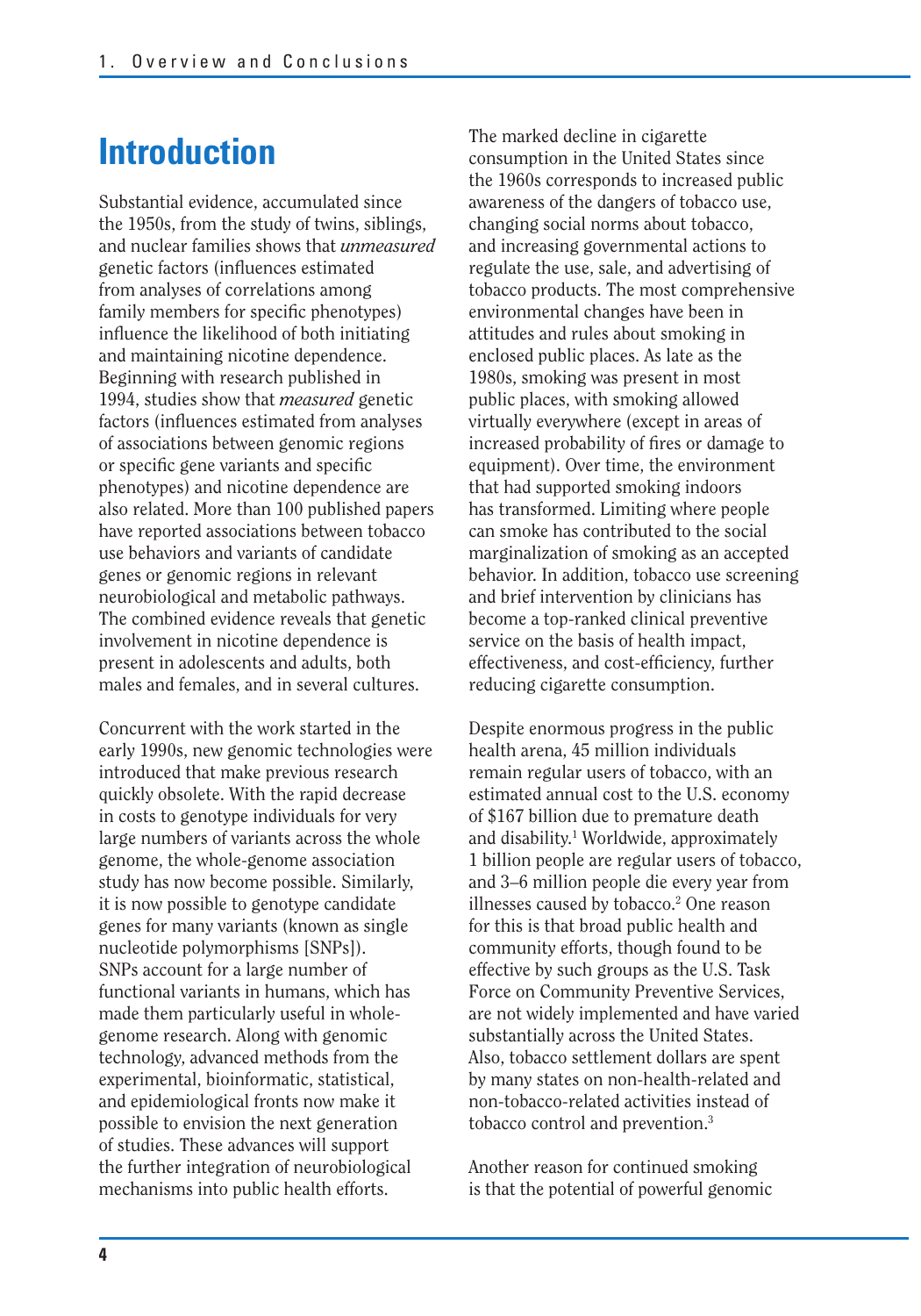tools to answer important questions about nicotine dependence has yet to be maximized, and increased attention should be paid to the nature of the behavioral and/or environmental phenotypes included in future genomic studies. The majority of the published work has relied upon relatively broad, nonspecific measures of nicotine dependence that may, in fact, represent the end result of a series of initiating, promoting, and maintaining factors, many of which interact along the developmental pathway to result in full-blown adolescent and adult nicotine dependence. The preparation of this volume was undertaken to provide future genomic investigations of nicotine dependence with a review of more refined phenotypes that derive from theory-driven and/or experimental work. To accomplish this, a team of experts in the areas of psychology, psychiatry, behavioral pharmacology, neurobiology, epidemiology, child development, statistical genetics, epidemiology, and bioinformatics was assembled to review the available evidence for novel phenotypes that could, in turn, meet the requirements of an "endophenotype."

Endophenotypes are presumed to be more directly related to the underlying characteristics of nicotine dependence than are broad inclusive measures. To be viewed as an endophenotype, a candidate phenotype may be neuropsychological, neurophysiological, neurobehavioral, biochemical, endocrinological, or neuroanatomical in nature and must be heritable, stateindependent, cosegregate with nicotine dependence in families, and present at a higher rate among unaffected relatives of those with nicotine dependence than in the general population.4,5 One of the assumptions of the endophenotype concept is that these constituents will have simpler genetic underpinnings than does nicotine dependence itself. The use of endophenotypes in genetic research of

nicotine dependence has been underutilized. Another underutilized approach to the study of nicotine dependence involves the study of gene-environment interactions in which it is assumed that "environmental pathogens" cause the expression of a disorder such as nicotine dependence only in the presence of certain gene variants. $6$ 

One of the objectives of the present volume is to more fully explore the existing approaches and supporting evidence (at both the phenotypic and environmental levels) available to the next generation of genetic studies. These approaches include factors and processes that are tobacco specific. as well as those that are related to broader correlated conditions, including other forms of substance dependence.

# **About the Monograph**

The overarching goal for the volume was for each of the contributing editors and authors to review the existing literature, and to go beyond it, by identifying new concepts, measurements, and strategies to more fully enrich the universe of discourse and investigation in the area of genetics and nicotine dependence. The authors were asked to summarize the best available evidence and make recommendations accordingly. In some cases, when the available evidence is thin or nonexistent, the authors were asked to conduct original analyses or apply innovative methods to existing data to move the field forward. In addition, the authors were asked to provide informed opinions as to where the next generation of research should head.

The monograph will be most useful to individuals who are or will be designing next-generation studies to determine causal relationships between genes and nicotine dependence. To limit the scope of the volume, the emerging literature on the relationship between genetic variation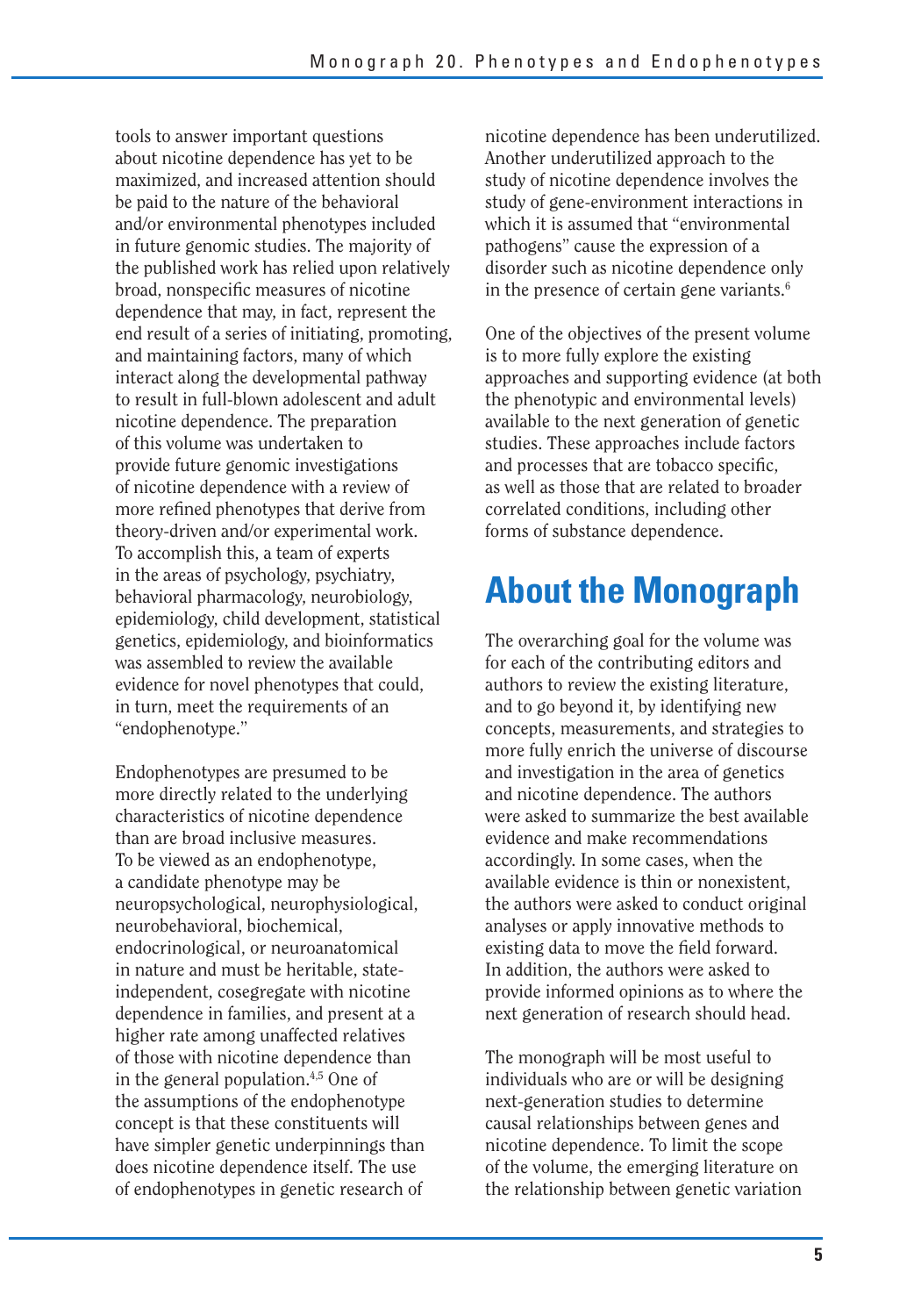and response to pharmacotherapy for smoking cessation is not included. While the volume will identify many important issues and questions concerning nicotine dependence and its measurement, it does not seek to resolve the issue of what nicotine dependence is nor does it seek to identify the "best" measures of nicotine dependence. Throughout the volume, the reader will clearly see where the evidence is solid in support of a phenotype's potential role as an endophenotype and where the evidence is weak or simply not yet available.

The chapters of the monograph are organized into six parts.

Part 1-Overview, provides background context for research in genetic and geneenvironment factors in tobacco use. It focuses on phenotypes and endophenotypes that may link genes and behavior and be a basis for future genetic studies. In addition, conceptual, theoretical, and methodological considerations in the further study of nicotine dependence are examined.

#### **Part 2—Theoretical Considerations,**

examines the theoretical basis for constructs that may link heritable genetic traits with observable measures of nicotine dependence. These include phenotypes representing a causal path between specific genetic actions and measures of nicotine dependence, as well as endophenotypes measuring indirect influences, such as those found before nicotine exposure. This part examines theoretical issues in establishing nicotinedependence phenotypes as well as studies of human and animal behavior.

#### **Part 3—Developmental Trajectories of Tobacco Use and Their Relation to**

**Tobacco Dependence,** examines issues in the study of trajectories of tobacco use and their future potential as a basis for genetic studies of nicotine dependence. Chapters include a literature review of developmental trajectories of cigarette smoking between

adolescence and adulthood, genetic modeling issues in the study of smoking trajectories and behavior, and the relationship of these with other trajectories such as alcohol use or substance abuse.

**Part 4—Endophenotypes.** Endophenotypes serve as intermediary measures that have the potential to provide a link between genes, smoking behaviors, and nicotine dependence. Endophenotypes may help serve as a basis for future studies to identify genetic liability markers for nicotine dependence. This part discusses the evidence base for several candidate endophenotypes for nicotine dependence at or before initial exposure to nicotine as well as for endophenotypes for nicotine dependence in chronic smokers.

#### **Part 5—Epidemiological and**

**Methodological Considerations,** examines epidemiological and methodological issues related to the future of genetic studies of nicotine dependence. These issues include the use of epidemiologically-based phenotypes for tobacco use; a potential etiological architecture for genetic and environmental influences on smoking phenotypes; and the hierarchical modeling of gene-gene joint action.

**Part 6—Future Directions,** comments on how continued research in the area of genetics may influence future understanding of the pathways responsible for nicotine dependence, the role genetic variation plays in its initial acquisition and maintenance. It also provides summaries and recommendations from each of the parts of the monograph and concludes with several cross-cutting suggestions for future work in this area.

## **A Note to the Reader**

It is not the intention of the authors of the volume to suggest that the continued substantial prevalence of nicotine dependence in the population is solely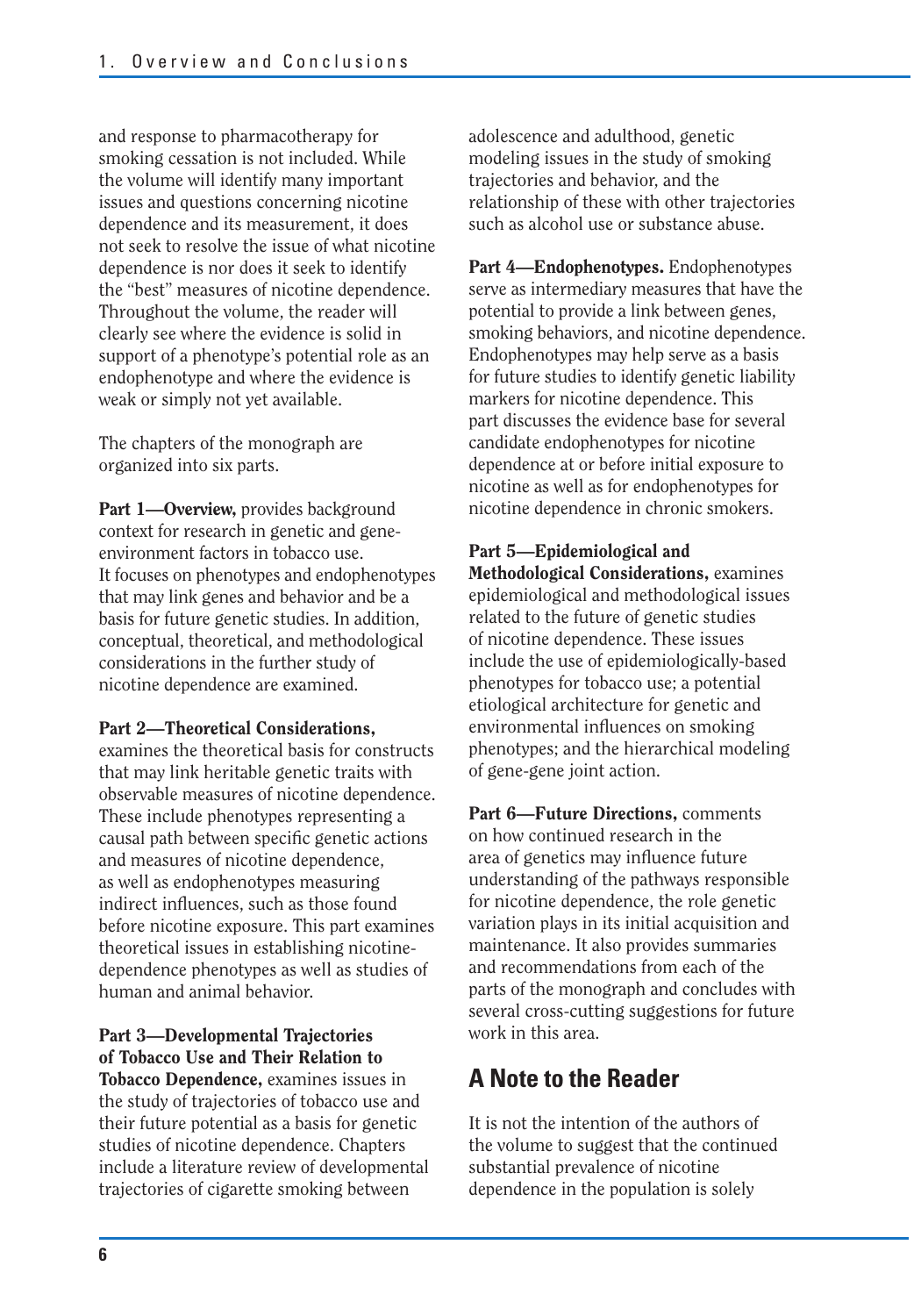determined by genetic factors. Much of the early work in twins indicates that environmental influences are equally important (and may be more so at different phases of the development of nicotine dependence). An enormous literature, evolving separately from that on genetics and nicotine dependence, clearly documents the effect of specific environmental influences on the likelihood of exposure to tobacco, its regular use, its chronic use, and the difficulty some people have in stopping its use. Protobacco stimuli are ubiquitous in the environment and include advertising by the tobacco industry and the portrayal of smoking in the movies. Equally important, the tobacco industry controls the design of cigarettes and, so, the bioavailability of nicotine. The form in which the nicotine is delivered is an important variable that almost certainly interacts with the biological factors discussed in the report.

No published study has adequately addressed simultaneously genetic variation, quantitative measures of social and cultural variation, and the interaction between the two sources of variation. This gap reflects the fact that scientists from the two traditions have not typically worked with each other rather than a dismissal of each other's work. Tobacco use as reflected in population trends is the product of the interaction of agent, host, and environmental factors. Government policies are important modifiable environmental influences that can alter how tobacco products are designed and marketed (agent factors) and how consumers respond. Individual variation in host responses to tobacco is important to understand, since this has implications for understanding how different people will respond to different programs and policies (i.e., treatments for nicotine dependence, tax increases, mass media campaigns, etc.). Synergy occurs when tobacco control and prevention interventions directed at agent, host, and environmental factors are implemented together.

## **Major Accomplishments**

In completing the volume, several "firsts" were accomplished:

- The first comprehensive review of the state-of-the-art in the measurement of nicotine dependence and related phenotypes within the context of genetic studies
- The first demonstration that heterogeneity in tobacco use trajectory from early adolescence to early midlife is related to both family history of smoking and to nicotine dependence in adulthood
- The first demonstration that conjoint trajectories of tobacco and alcohol use in adolescents are heritable
- The first review of biobehavioral phenotypes that could be utilized by future genomic studies of pre- and postnicotine exposure
- The first demonstration that microcontextual effects on nicotine dependence can be assessed and are informative within the context of a genetically informed study
- The first use of Bayesian analysis as informed by a nicotine metabolic ontology to determine the relative importance of several genes to variation in nicotine metabolism

# **Major Conclusions**

Several broad conclusions emerge from the volume. These include

1. At every level of analysis (theoretical, animal, child, and adult), good candidate endophenotypes are available for inclusion in future genomic studies of nicotine dependence.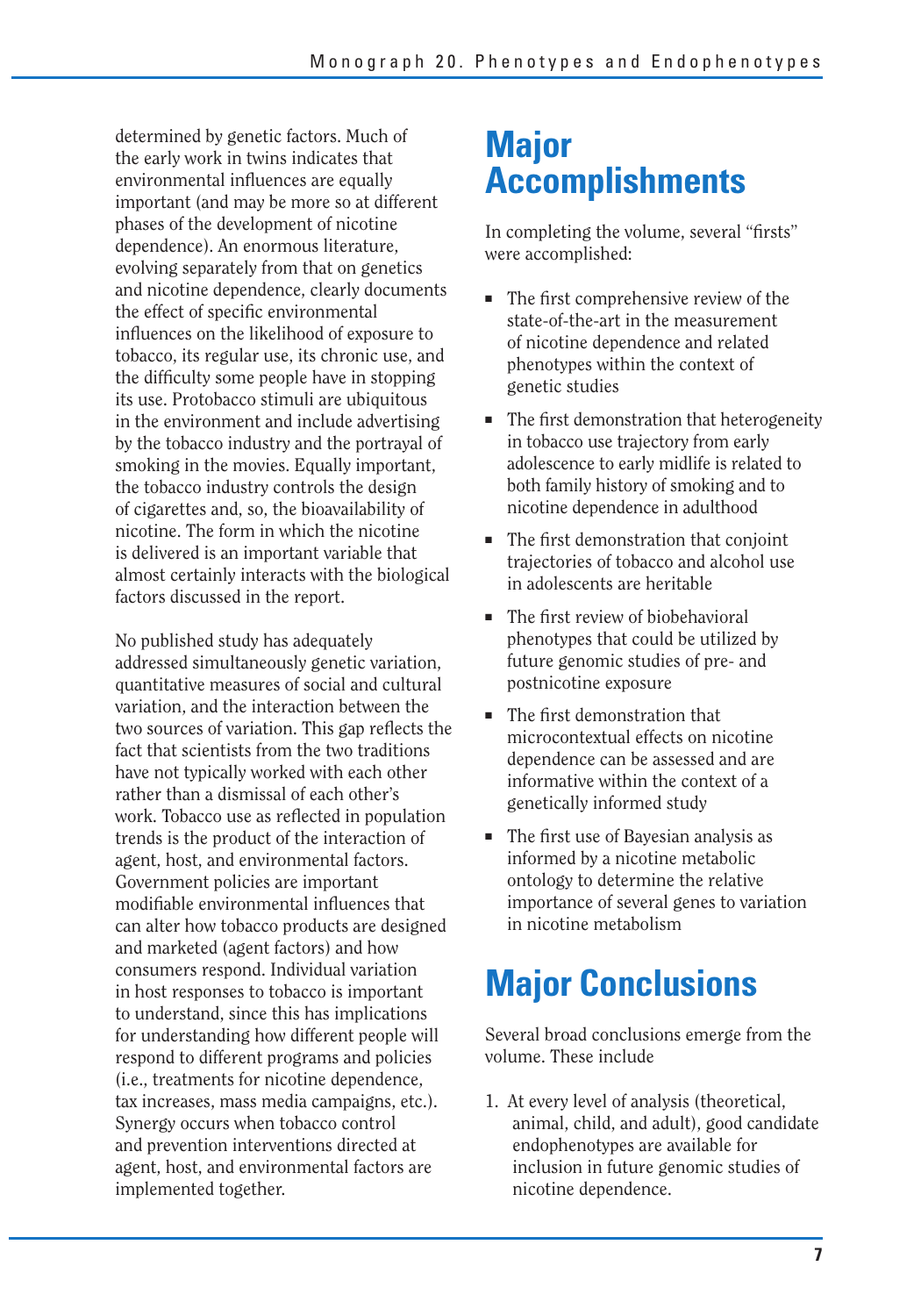- 2. Results from the animal and human domains implicate the importance of nicotinic acetylcholine receptors in nicotine self-administration, reward, and dependence.
- 3. Developmentally, there is evidence from latent class growth analysis and growth mixture modeling in unrelated and related adolescents that familial and/or genetic factors play a role in trajectories of tobacco use that vary in age of onset, level, and chronicity of use, as well as in the extent to which tobacco and alcohol use co-occur.
- 4. In children and adults, there are neuropsychological, electrophysiological, and behavioral laboratory measures characterized in other research contexts that may shed light on mechanisms that promote risk for initiation and maintenance of nicotine dependence.
- 5. Along with more refined definitions of nicotine dependence at the epidemiological level and an increased number of options at the phenotypic level, several technological developments will be important to the next generation of studies of nicotine dependence, such as whole-genome genotyping, epigenetics, proteomics, and metabolomics. Complementing these technologies are methodological advances including Bayesian statistics, behavioral ontologies, identification of developmental trajectories, and real-time measurement of environmental antecedents to nicotine dependence.

## **Chapter Summaries and Conclusions**

## **Part 1—Overview**

### **Chapter 1. Overview and Conclusions**

*Chapter 1* provides an introduction and framework for the monograph, describes

how it is organized, and includes major volume conclusions, chapter summaries and conclusions, and a look to the future.

## **Chapter 2. Genetic Studies of Nicotine Dependence: Current Status**

*Chapter 2* begins with a brief summary of the epidemiology of tobacco use, focusing on environmental factors that have been shown to promote and reduce smoking behavior. Also presented is an integrative model of tobacco use and nicotine dependence, illustrating the concept of trajectories of phenotypic pathways. The chapter then provides a history of research in the genetic basis of nicotine dependence. A full discussion of the limitations in the conceptual understanding of the construct of nicotine dependence along with a detailed framework for moving the field forward is then presented. Next follows a summary of findings from selected (biometric and measured) genetic studies of nicotine dependence. The chapter ends with a brief discussion of some of the major issues in communicating genetic findings.

## **Part 2—Theoretical Considerations**

## **Chapter 3. The Nicotine-Dependence Phenotype: Translating Theoretical Perspectives and Extant Data into Recommendations for Genetic Mapping**

*Chapter 3* examines theoretical issues in establishing nicotine-dependence phenotypes, including distal measures of nicotine dependence focusing on mature nicotine dependence, newer multidimensional measures of nicotine dependence that examine motivational factors leading to dependence, and endophenotypes and transitional phenotypes that may form a causal path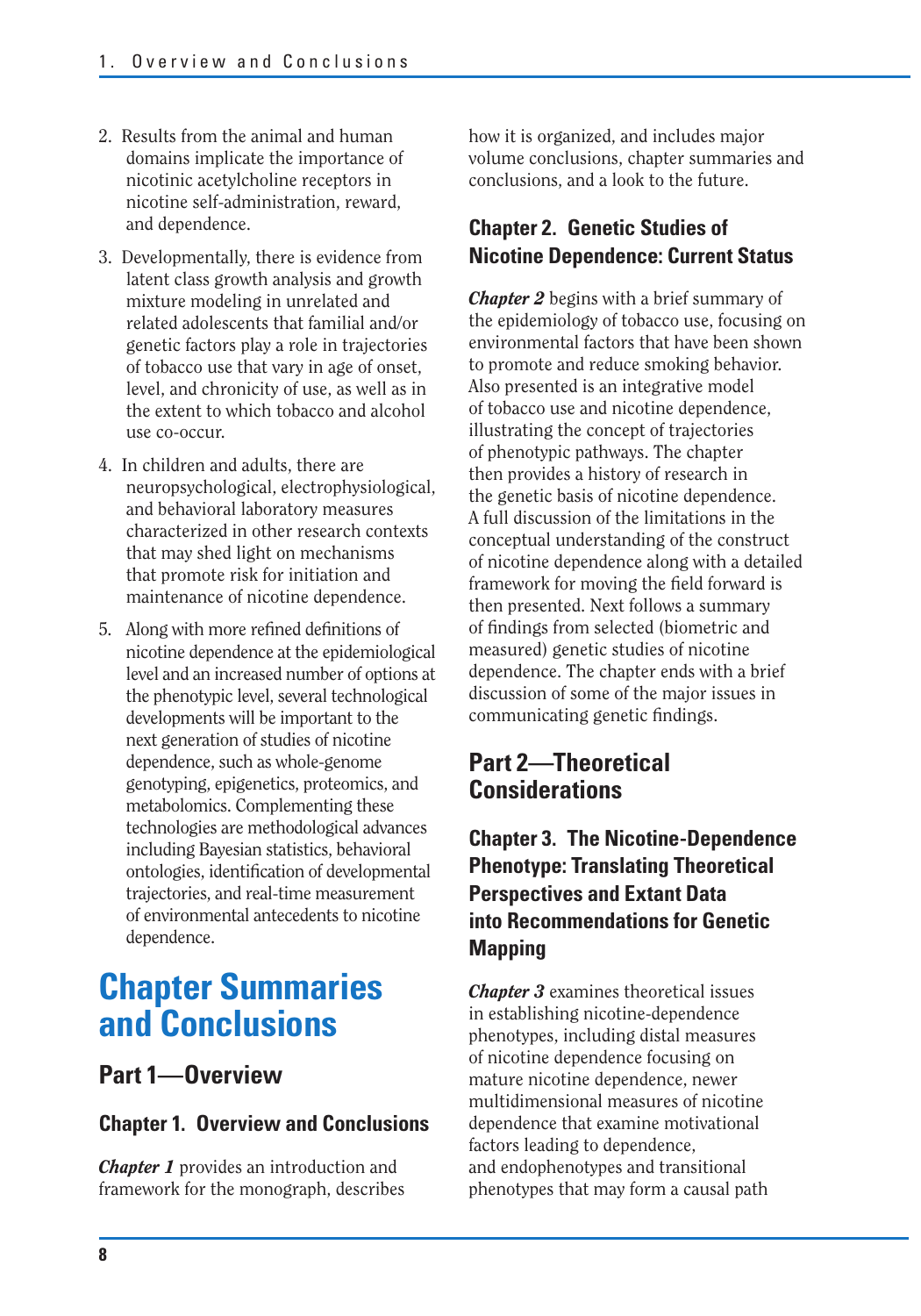between specific genetic actions and measures of nicotine dependence.

#### **Conclusions**

- 1. Most widely used tests of nicotine dependence, such as the Fagerström Test for Nicotine Dependence and the *Diagnostic and Statistical Manual of Mental Disorders,* aggregate data across different dimensions of dependence, thereby compromising the reliability and validity of these measures. Evidence suggests, however, that selected items from these measures and from newly developed dependence scales can be relatively coherent, show fairly high heritability, and be consistently related to core dependence features such as relapse likelihood.
- 2. Although key variance associated with the dependence construct will be captured by measures of smoking rate, latency to smoke in the morning, and the likelihood or latency of relapse, other complementary measures should also be considered such as strength of withdrawal symptoms and perceived control over smoking. Analytic strategies should adjust for environmental factors such as home or work smoking restrictions, which, in theory, may reciprocally affect dependence itself.
- 3. Nicotine dependence involves both environmental and constitutional influences, and the effects of genetic variants associated with nicotine dependence require certain environmental conditions to influence the phenotype (at minimum, drug access and use). Determining which environmental features moderate genetic expression and how to incorporate such gene-environment interactions into genetic mapping remains an area for further study.
- 4. New developments in the assessment of the nicotine-dependence phenotype

include the development of new multidimensional measures of nicotine dependence, including the Nicotine Dependence Syndrome Scale and the Wisconsin Inventory of Smoking Dependence Motives. These measures of mature dependence phenotypes provide the opportunity to measure relatively discrete dimensions of dependence and may permit more specific gene mapping.

- 5. In addition to greater specificity, it is vital to capture important developmental processes that may be masked by the mature nicotine-dependence phenotype. To obtain measures sensitive to particular biological mechanisms that may have close links to genetic variants, researchers may need to develop biological, behavioral, and cognitive neuroscience assays that complement self-report measures. These may include measures of endophenotypes, or intermediate phenotypes, that assess vulnerabilities to dependence that preexist nicotine use as well as transitional phenotypic measures that assess processes that change in response to drug exposure and that lead to mature dependence.
- 6. All stages of the genetic mapping of nicotine dependence should be guided by specific theory linking candidate genetic variants sequentially with critical biological and behavioral processes and, ultimately, with phenotypes of clinical significance.

## *Chapter 4. Mouse Models and the Genetics of Nicotine Dependence*

*Chapter 4* examines key issues in using mouse models for nicotine dependence, including how nicotinic acetylcholine receptors contribute to tissue-specific response within the context of strainspecific genetic background, the interaction of nicotine with physiological systems and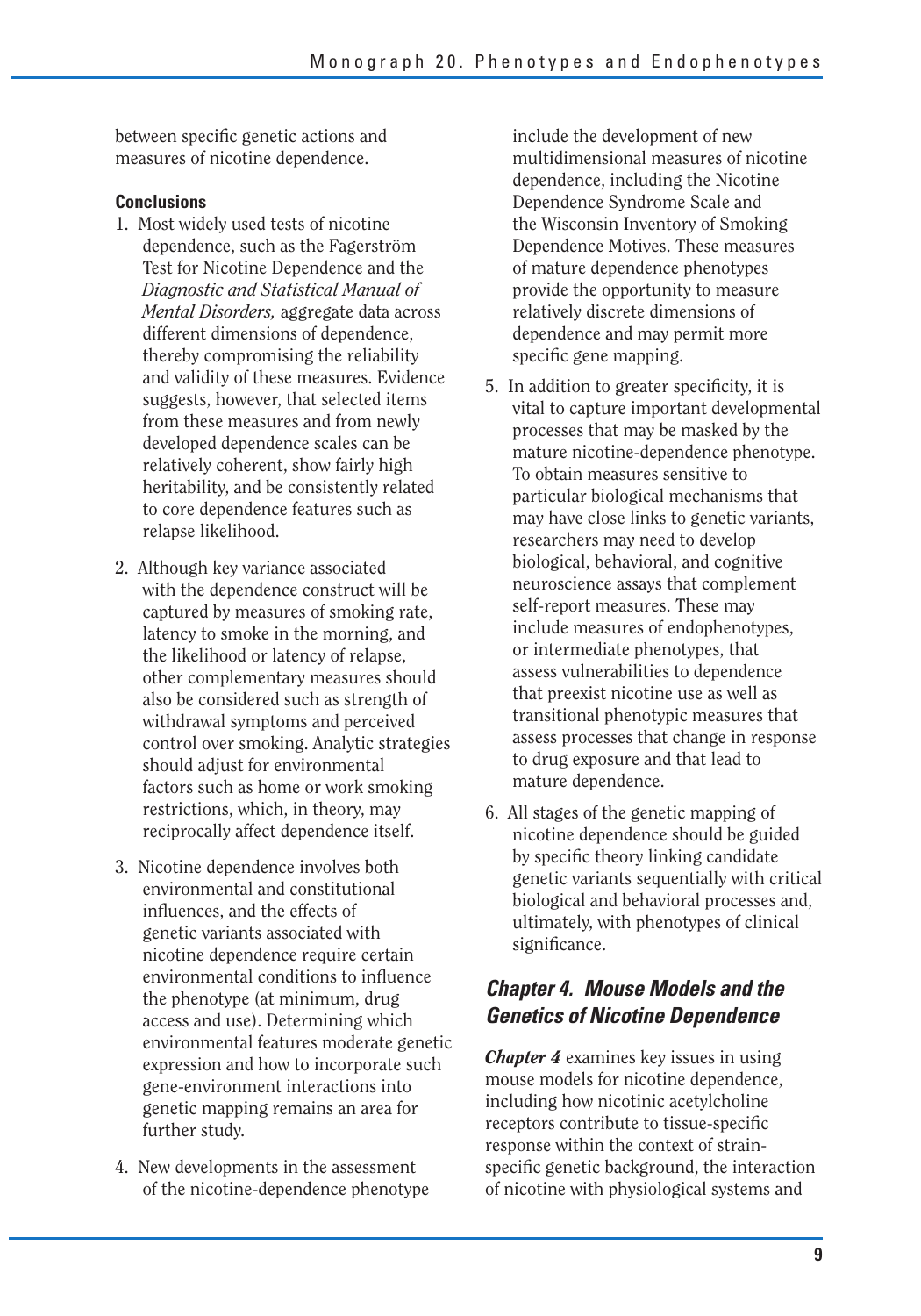how experimental results with mice may relate to the physiology of human smoking, and the way mouse models recapitulate many basic features of nicotine dependence in humans.

#### **Conclusions**

- 1. Substantial differences exist between mouse strains in their response to the acute or chronic administration of nicotine. These differences implicate specific neuronal nicotinic acetylcholine receptors within a broader genetic context, which suggests a central role for these genetic variants in nicotine dependence in humans.
- 2. The three most common routes of administration (intravenous, subcutaneous, and oral) for nicotine in rodents vary in the degree to which they model key features of human nicotine dependence, such as the behavioral features of self-administration and the acute and chronic physiological effects of nicotine. Each administration route offers advantages and disadvantages. Intravenous self-administration permits self-administration but may entail receptor-level response artifacts due to high dosages. Subcutaneous administration allows experimenter control of dosage and withdrawal over long time periods at a cost of precluding self-administration. Oral administration via drinking water permits chronic nicotine exposure and produces evidence of dependence, but is subject to specific possible side effects, making this issue an important variable in research design.
- 3. While mice generally are less sensitive to nicotine than are rats, mouse models now have a strong research base for nicotine effects. Mice are amenable to genetic and pharmacological experimental manipulation. They exhibit heterogeneity in strain-specific responses to nicotine, and methods of homologous recombination permit

manipulation of specific genes. Data now link specific mouse strains to genetically influenced differences in the effects of nicotine exposure that can facilitate further study of nicotinic acetylcholine receptor biology in mice.

- 4. Mouse models link nicotine selfadministration to high-affinity nicotinic acetylcholine receptors, genetic differences, developmental factors, and other potential mechanisms of dependence. These models have, in addition, linked nicotine reward in the form of conditioned place preference with genetic strain differences and specific receptor subtypes and have linked acute and chronic nicotine tolerance with other genetic and receptor differences. The models have also linked the  $\alpha$ 7 and  $\alpha$ 4 $\beta$ 2 receptors with nicotine enhancement of working memory, learning, and attention and have shown strain-specific aging effects on nicotinic acetylcholine receptor expression.
- 5. Although substantial differences exist in the biology of nicotinic acetylcholine receptor expression and function between mice, other rodents, and humans, nascent research in mouse models for nicotine dependence shows considerable promise in furthering understanding of the biology and genetics of nicotine dependence.

## **Part 3—Developmental Trajectories of Tobacco Use and Their Relation to Tobacco Dependence**

## **Chapter 5. Developmental Trajectories of Cigarette Smoking from Adolescence to Adulthood**

*Chapter 5* examines literature concerning developmental trajectories of cigarette smoking between adolescence and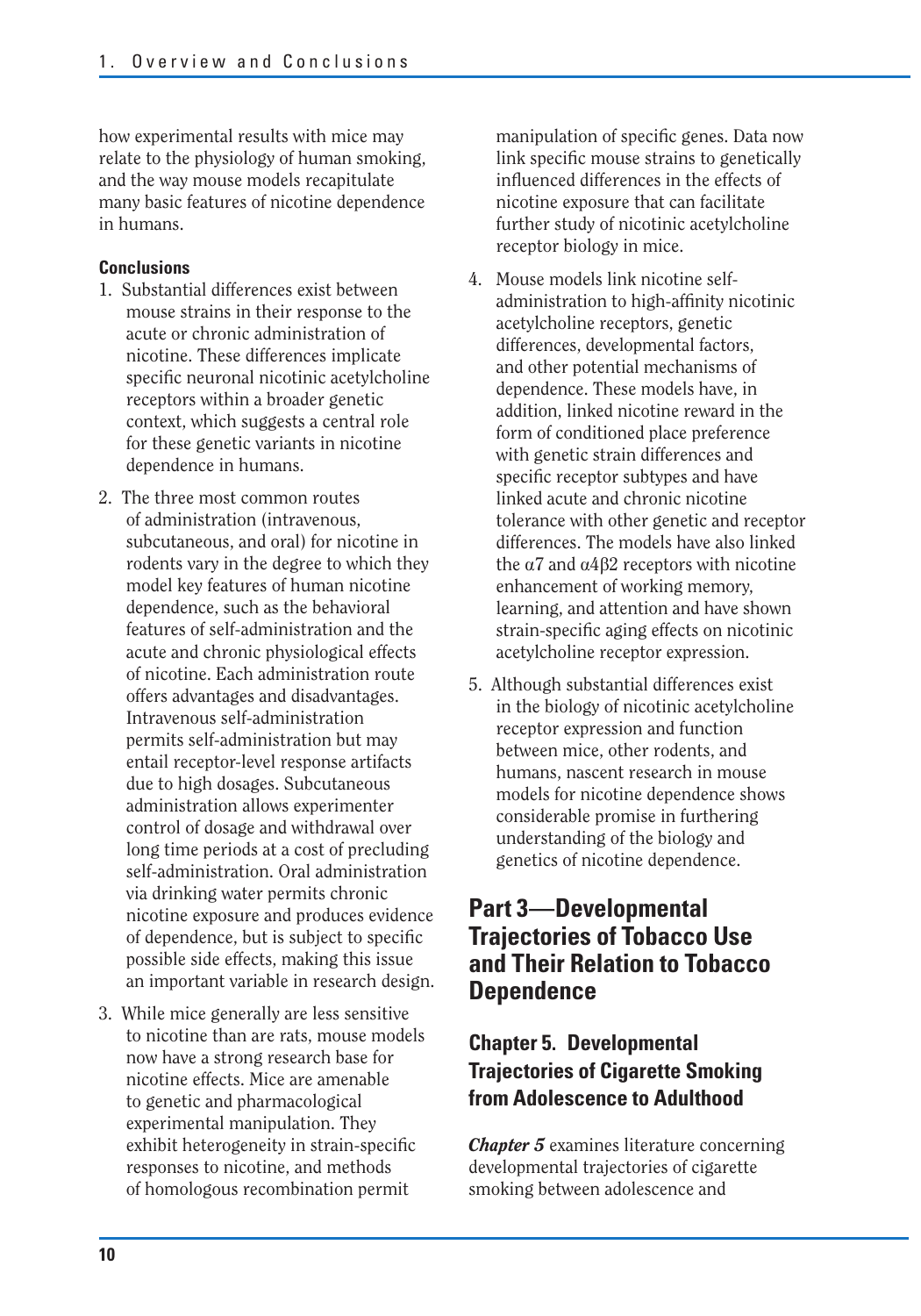adulthood and presents an empirical example of these trajectories. This chapter also provides a framework for part 3 that explores aspects of cigarette smoking trajectories and their potential to inform further genetic research.

#### **Conclusions**

- 1. Previous studies (and the empirical example presented in the chapter) have identified multiple developmental trajectories of tobacco use from adolescence to adulthood. These trajectory groups, which vary in age of onset, rate of acceleration, and persistence of smoking over time also vary in their antecedents and correlated risk factors. These trajectories may be informative as developmental phenotypes for genetic studies of tobacco use.
- 2. Statistical approaches such as latent class growth analysis and growth mixture modeling can be useful in evaluating developmental trajectories of smoking behavior. However, challenges in using these approaches include the handling of within-class random effects, the impact of a nonnormal aggregate distribution on the classes extracted, the need for proper model specification and parameterization, the span of evaluated data, and the impact of abstainers on the model.
- 3. Analysis of a 25-year cohort-sequential study of smoking behavior identified six distinct trajectories of smokers across eight waves of data collection. These trajectory groups were experimenters; developmentally limited smokers; earlyonset, persistent smokers; high-schoolonset, persistent smokers; late-onset, persistent smokers; and successful quitters, with a priori groups of stable abstainers, stable quitters, and relapsing/ remitters. Trajectory group membership was related to educational attainment, family history of smoking, and indicators of nicotine dependence.

## **Chapter 6. Genetic Modeling of Tobacco Use Behavior and Trajectories**

*Chapter 6* examines genetic modeling issues in the study of smoking trajectories and behavior, including methodological and conceptual issues, statistical modeling considerations, a review of prior genetic studies of smoking behavior, and a study applying an item response theory approach to an analysis of smoking trajectories.

#### **Conclusions**

- 1. Data from twin studies suggest that shared environmental factors are the predominant source of familial resemblance in liability to smoking initiation in young adolescents, while additive genetic factors appear more important in older adolescents.
- 2. Results from extended twin designs show that significant assortative mating exists for smoking initiation and that the parent-child correlations can be almost entirely accounted for by genetic factors. This implies a limited environmental influence of parental smoking initiation on smoking initiation in their children.
- 3. In contrast to the significant role of shared environmental factors in smoking initiation, the liability to smoking persistence and nicotine dependence appears to be primarily accounted for by additive genetic factors. Furthermore, the liabilities to initiation and progression appear to be substantially correlated. Molecular genetic studies may be expected to find some genetic variants that contribute specifically to initiation some that are specific to dependence and some that contribute to both.
- 4. Future development and applications of genetic latent growth curve models and genetic latent class models promise to improve the understanding of the role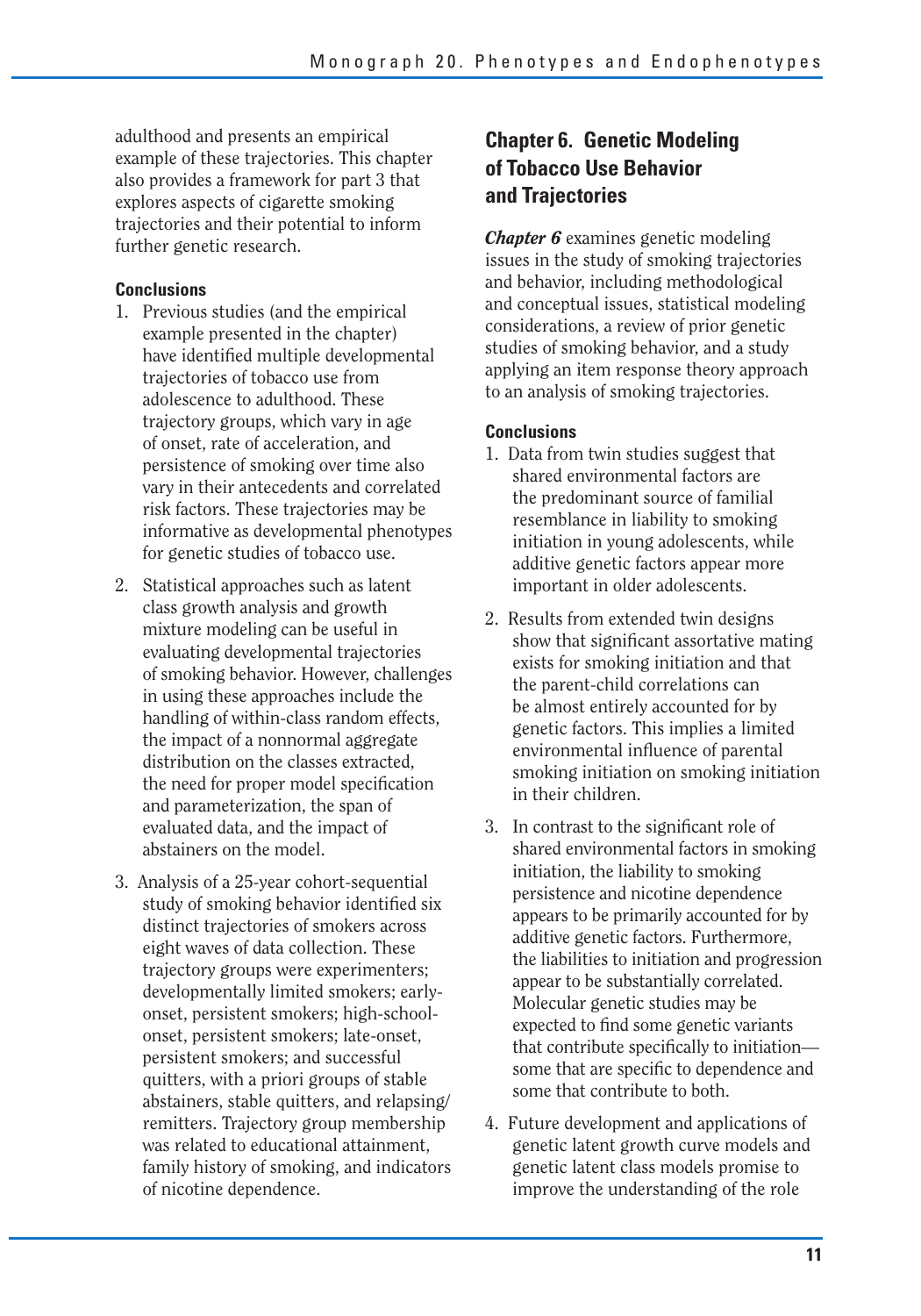of genes and environment in smoking trajectories and transitions from nonsmoker to smoking dependence.

- 5. The search for susceptibility loci for smoking-related traits, either through linkage or association studies, has not identified any convincing replicated findings. However, several genomic regions and several candidate genes have been found to be associated with smoking behavior in more than one study.
- 6. Improving the assessment of nicotine initiation and dependence by allowing for differences in measurement by age and gender and taking conditionality into account might provide more accurate estimates of the contributions of genes and environment to different stages of smoking.
- 7. Meta-analyses or mega-analyses of studies of smoking phenotypes—both genetic epidemiological and molecular genetic—should prove useful in summarizing the available data and results. Possibly, certain data sets may produce results that are outliers, and controlling for their effects would permit finer resolution between hypotheses and more accurate parameter estimates.

## **Chapter 7. Trajectories of Tobacco Use from Adolescence to Adulthood: Are the Most Informative Phenotypes Tobacco Specific?**

*Chapter 7* examines the evidence base for linkages between substance-use trajectories, as well as the results of an original empirical study examining smoking and alcohol use over time across a cohort group of male twins. The areas discussed include common versus specific liability to substance-use disorders, covariate relationships between smoking and other substance-abuse trajectories, and conjoint trajectories of smoking and other substances.

#### **Conclusions**

- 1. Studies examining the developmental course of multiple substances have shown relatively high concordance between identified trajectories despite diverse course shapes and different course prevalences.
- 2. Membership in a given developmental trajectory, which can be captured by a single categorical latent variable, represents age of onset and severity as well as change (slope) in use of a substance; moreover, membership in a trajectory characterized by concurrent use of two (or more) substances simultaneously provides information for multiple substances.
- 3. Developmental course might serve as a valuable phenotype for biometric models, and determining the degree to which a phenotype of developmental course is substance specific is valuable for the genetic study of addictive behavior.
- 4. Evidence using twin data indicates that courses of substance use are genetically influenced, with monozygotic twins showing greater concordance for smoking and for drinking than do dizygotic twins. The genetic contribution to the risk of taking different pathways in development represents an area for further study.
- 5. Conjoint trajectories of drinking and smoking reveal even greater concordance than do single-substance trajectories, suggesting greater heritability for courses extracted from several substances. This underscores the value of considering substance use across multiple domains when constructing phenotypes for research and perhaps even for clinical use. However, extending the concept of the components of developmental substance-use phenotypes raises new questions such as, Which substances? What aspects of substance use or its consequences? Which periods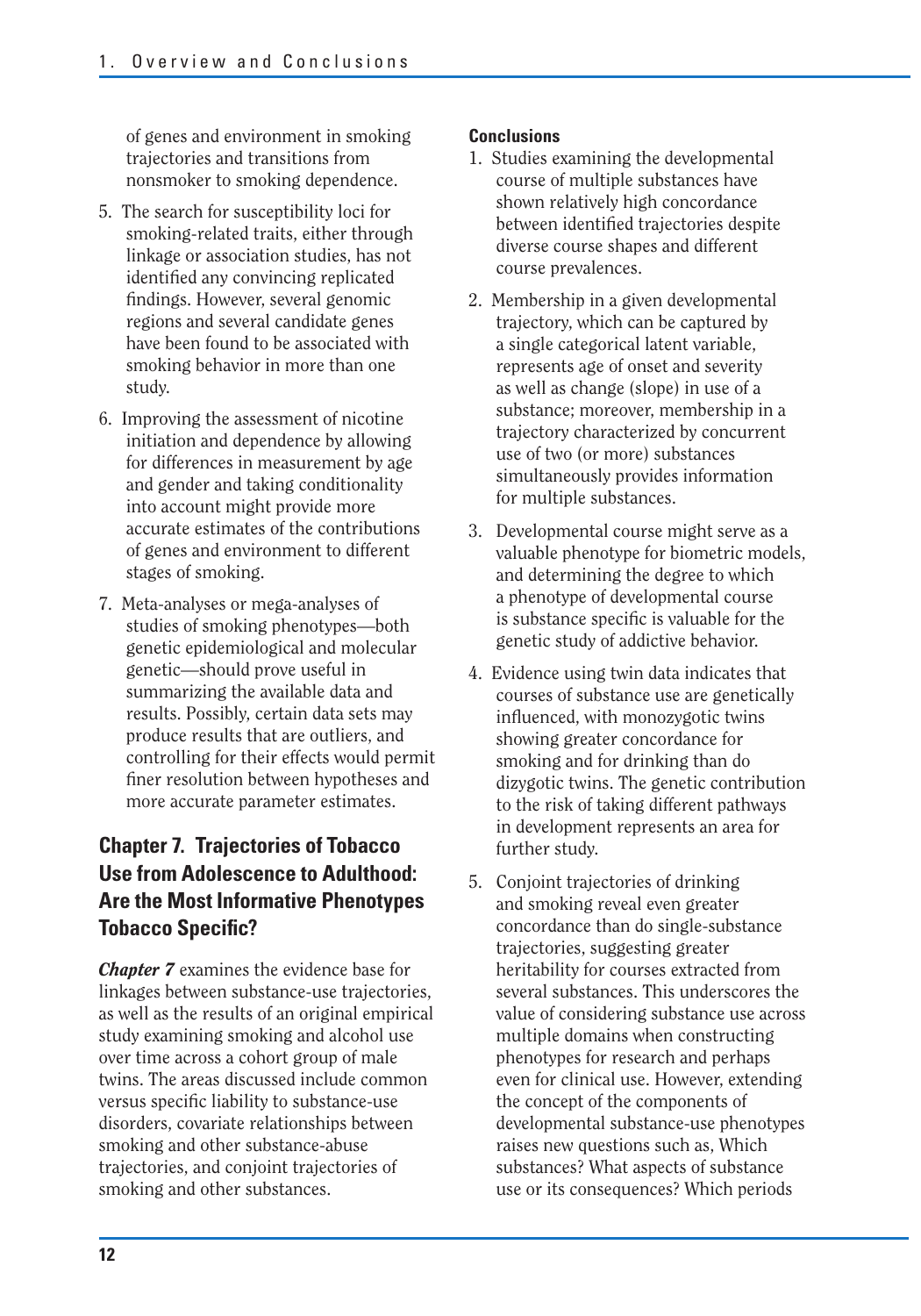of development? Thus, the findings show the value of extending the concept of substance-use phenotypes but not necessarily optimal phenotypes that "carve nature at its joints."

6. If resources are limited for genetic analyses, focusing on those with the most "extreme" phenotypes marked by both high initial level and chronic continued use may represent an efficient strategy for identifying genes associated with more problematic forms of substance use.

## **Part 4 —Endophenotypes**

## **Chapter 8. Endophenotypes for Nicotine-Dependence Risk at or before Initial Nicotine Exposure**

*Chapter 8* examines the evidence base for several candidate endophenotypes for nicotine-dependence risk at or before smoking and nicotine exposure. Issues covered include approach-related smoking risk variables, avoidance-related smoking risk variables, control-related smoking risk based on psychological variables, and measures of initial response to nicotine exposure.

#### **Conclusions**

- 1. Several higher-order psychological constructs can consolidate many smoking initiation and progression risk variables. These constructs, as well as sensitivity to initial nicotine exposure, can be related to observable neural, physiological, and behavioral measures that may, in turn, serve as potential candidate endophenotypes for genetic research on nicotine dependence.
- 2. Several laboratory measures exist that could be associated with the risk for smoking initiation and progression and subsequent nicotine dependence, but these associations have yet to be

investigated. Findings are mixed for the reliability and heritability of these measures, and minimal evidence exists for their validity, representing an area for further study.

- 3. Measurement of sensitivity to initial nicotine exposure is subject to numerous methodological limitations, including ethical difficulties with empirical measurement in naive (e.g., previously unexposed to nicotine) subjects, a lack of consideration of smoking dose and context from retrospective self-reports, recall bias, and self-selection to early smoking experience. At the same time, preliminary findings indicate that measures of reward and mood effects surrounding initial exposure to smoking show promise as a potential basis for endophenotypes of a genetic predisposition to nicotine dependence.
- 4. The available evidence points to the plausibility of endophenotypes that link factors at or before initial nicotine exposure with the potential for nicotine dependence. These endophenotypes reflect approach, avoidance, and control-related traits as well as initial sensitivity and exposure measures in response to nicotine intake. Further research is needed to help identify endophenotypes that connect risk variables for nicotine dependence to genetic influences.

## **Chapter 9. Nicotine-Dependence Endophenotypes in Chronic Smokers**

*Chapter 9* explores the evidence base for purported endophenotypes for nicotine dependence in chronic smokers. Motivational measures, sensory measures, measures of cognitive function, measures of abstinence-induced and cue-induced craving, and affective regulation and impulse control are discussed from a standpoint of biological plausibility, objective measurement criteria and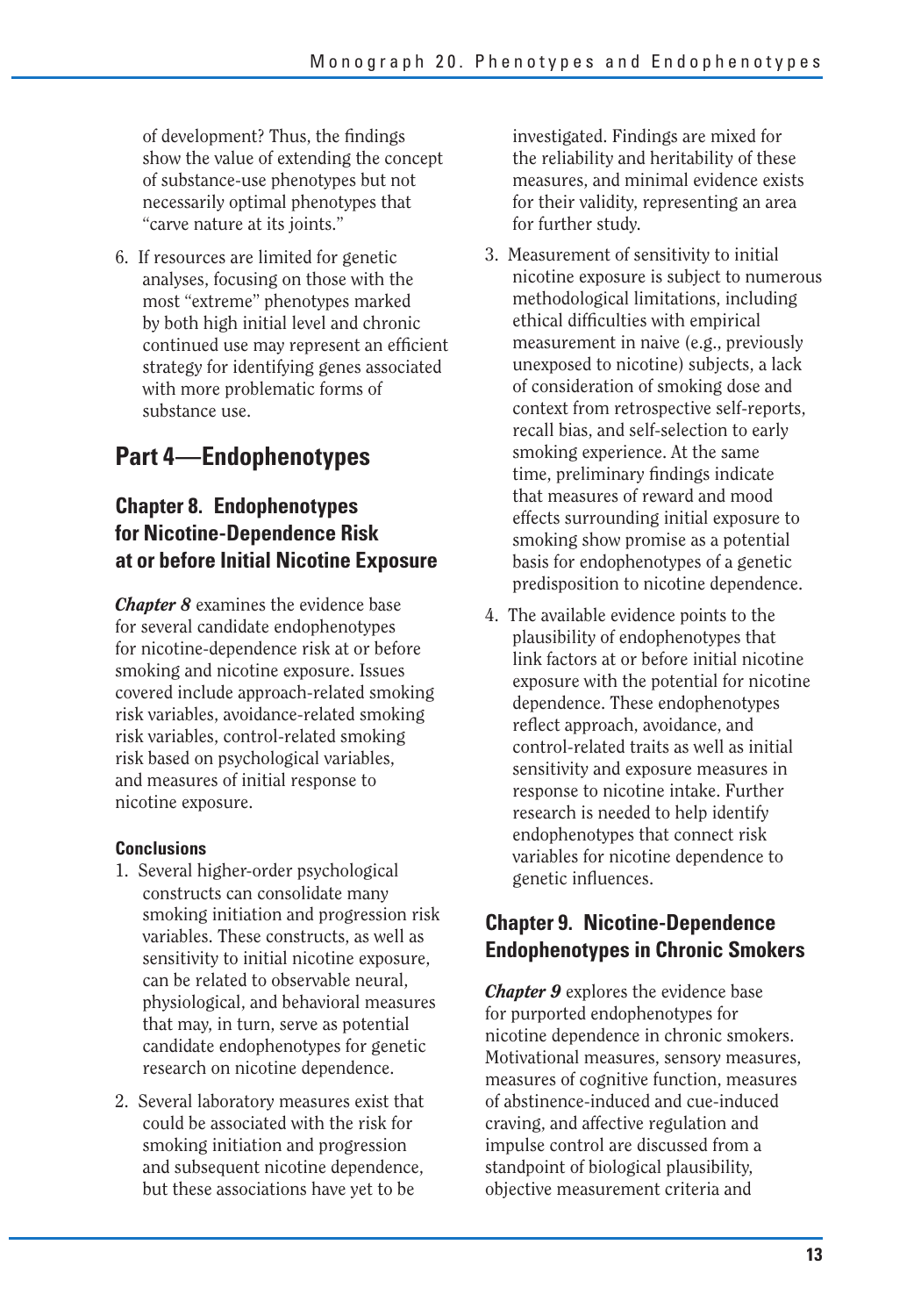reliability, genetic influences, and association with nicotine dependence.

#### **Conclusions**

- 1. Nicotine dependence in chronic smokers is characterized by persistent smoking behavior despite knowledge of its harm (e.g., an inability to sustain a quit attempt). Reinforcement measures such as nicotine choice have been related to nicotine dependence, although further research is needed on the relationship between dependence and ad libitum drug self-administration, behavioral choice, and progressive ratio measures. Genetic studies in reinforcement measures in mice indicate a potential for studying the heritability and genetic influence for these behaviors in humans.
- 2. Limited evidence exists regarding the relation between self-reported measures of reward and nicotine dependence in humans, while animal studies show a potential link between the reward-related measure of conditioned place preference and nicotine dependence.
- 3. Evidence of heritability and genetic influence has been established for measures of sensory processing, such as resting electroencephalogram activity, event-related potentials, and the prepulse inhibition of startle response, as well as cognitive measures such as attention and working memory. Further research is indicated to investigate the relationship of such measures to nicotine dependence in humans.
- 4. Self-report measures of abstinenceinduced craving have been related to the success of cessation efforts (i.e., dependence), while neither cuerelated craving nor psychophysiological measures of craving have been reliably shown to relate to nicotine dependence. The relationship of these measures with genetic factors remains an area for further investigation.
- 5. Self-reported levels of negative affect following smoking cessation have been strongly related to smoking persistence. Persistence has also been associated with abstinence-induced changes in physiological measures such as cortisol and the dehydroepiandrosterone to cortisol ratio. Other measures of affect have not been shown conclusively to relate to measures of nicotine dependence.
- 6. Impulsivity and cognitive control measures such as delay discounting, the go/no-go task, and the Stroop interference task have not been shown conclusively to relate to nicotine dependence, while the go/no-go task has shown some evidence of heritability and relation to genetic factors.
- 7. Overall, the available evidence supports the possibility of endophenotypes for nicotine dependence in chronic smokers on the basis of motivational factors and, to a lesser extent, sensory, cognitive, affective, and behavioral measures. Further research is indicated to help establish a consistent pattern of heritability, genetic influence, and association with nicotine dependence for measures in each of these areas.

## **Part 5 —Epidemiological and Methodological Considerations**

## **Chapter 10. Epidemiological Analysis of Variation in Phenotypic Definitions: A Proof of Concept Using an Example of a Cessation Phenotype**

*Chapter 10* explores the use of an epidemiological approach for modeling smoking phenotypes that are based on transitions along the smoking trajectory and prior exposure. It presents three studies that examine improved phenotypes based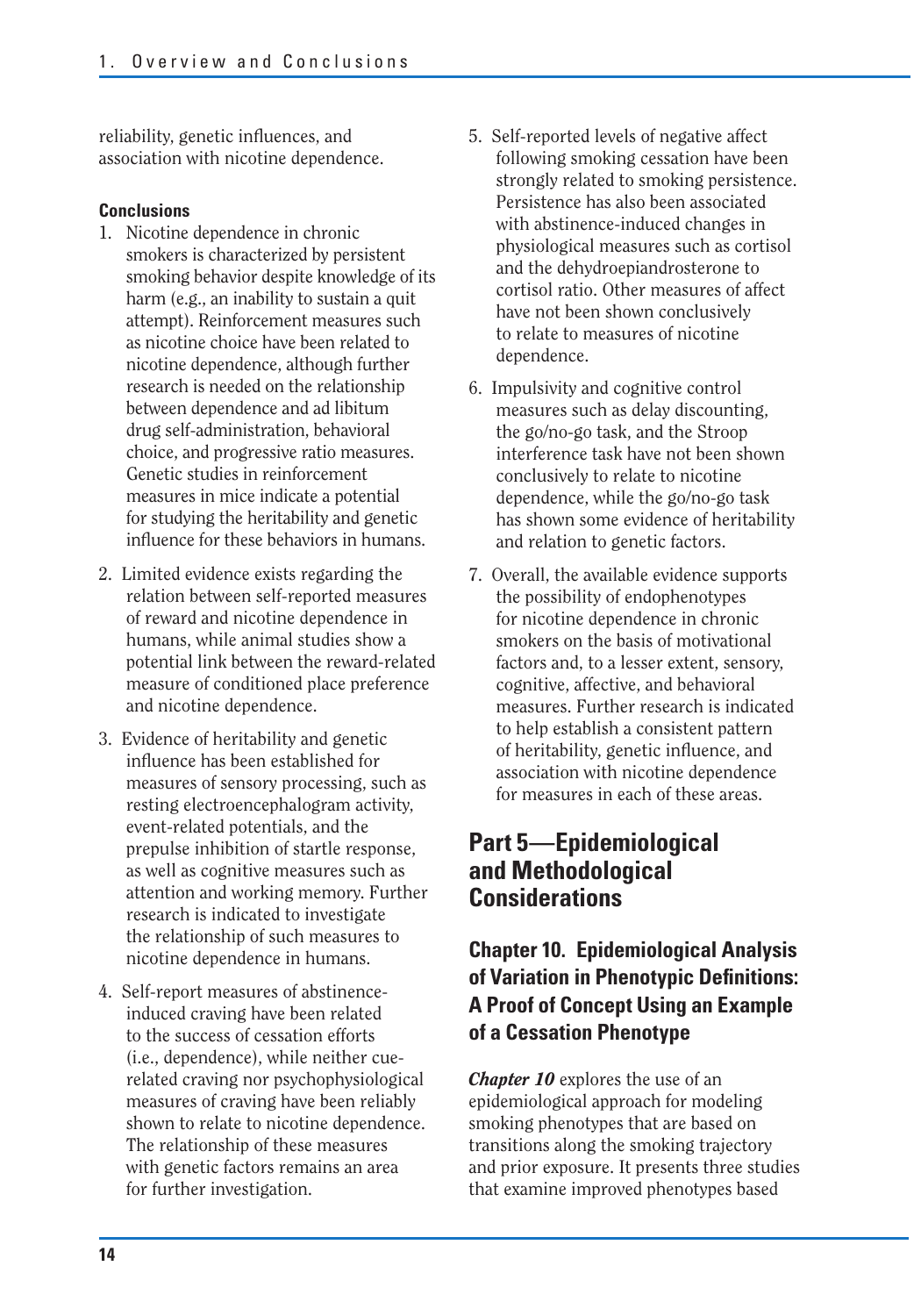on observable transition points in smoking cessation with appropriate prior exposure in relation to numerous variables for smoking behavior and comorbid conditions.

#### **Conclusions**

- 1. More tightly defined phenotypes of smoking behavior that are based on transitions along the smoking trajectory and adequate prior exposure have the potential to reduce the classification bias and lack of specificity inherent in broader existing phenotypes such as current smoking status. These improved phenotypes, in turn, may lead to closer correlations between smoking behavior and genetic variables in future studies.
- 2. Studies involving both longitudinal and cross-sectional population data show measurable differences among improved phenotypes, including sustained quitters, relapsers, and never quitters, in key markers such as smoking history, other indices of nicotine dependence, and comorbid conditions such as psychological symptoms and alcohol use.
- 3. Refined nicotine-dependence phenotypes based on longitudinal characterizations of smoking patterns show promise for further testing in genetic studies in support of potential phenotypegene causal associations for nicotine dependence. Research indicates the potential need for further refinement of such phenotypes.

## **Chapter 11. Incorporating Social Context into Genetic Studies of Nicotine Dependence**

*Chapter 11* examines the available research and future trends related to social context factors that could inform subsequent genetic studies of smoking. The chapter considers macrocontextual factors such as culture and socioregional factors, microcontextual factors such as smoking

in specific interpersonal relationships, and integrated proximal indicators of both macro- and microcontext such as ecological momentary assessment.

#### **Conclusions**

- 1. Social context infl uences on developmental pathways to nicotine dependence reflect gene-environment interplay that comprises the elements of a traditional epidemiological framework including a host (e.g., smokers and genetic endowment), environmental factors (social network), and an agent (e.g., tobacco).
- 2. Macrocontextual factors such as culture, socioregional variables, and socioeconomic status can modify or even nullify genetic influences on nicotine dependence. For example, a twin study revealed a prevalence rate for smoking of less than 1% in Chinese women, reflecting an inhibitory cultural influence. Family or neighborhood socioeconomic status and density of tobacco sales outlets are examples of specific contextual factors that appear to influence smoking risk among adolescents.
- 3. Microcontextual approaches have revealed factors such as exposure to parental, sibling, and peer smoking that may moderate genetic influence on behavioral smoking measures. The genetically informative Nonshared Environment in Adolescent Development Project, which comprised twins as well as other siblings, indicated that sibling interaction patterns may moderate the shared environmental effects that influence adolescent smoking.
- 4. Studies of smoking behavior using ecological momentary assessment, designed to measure both macroand microcontextual factors, show that smoking behavior varies with both location and companions. Such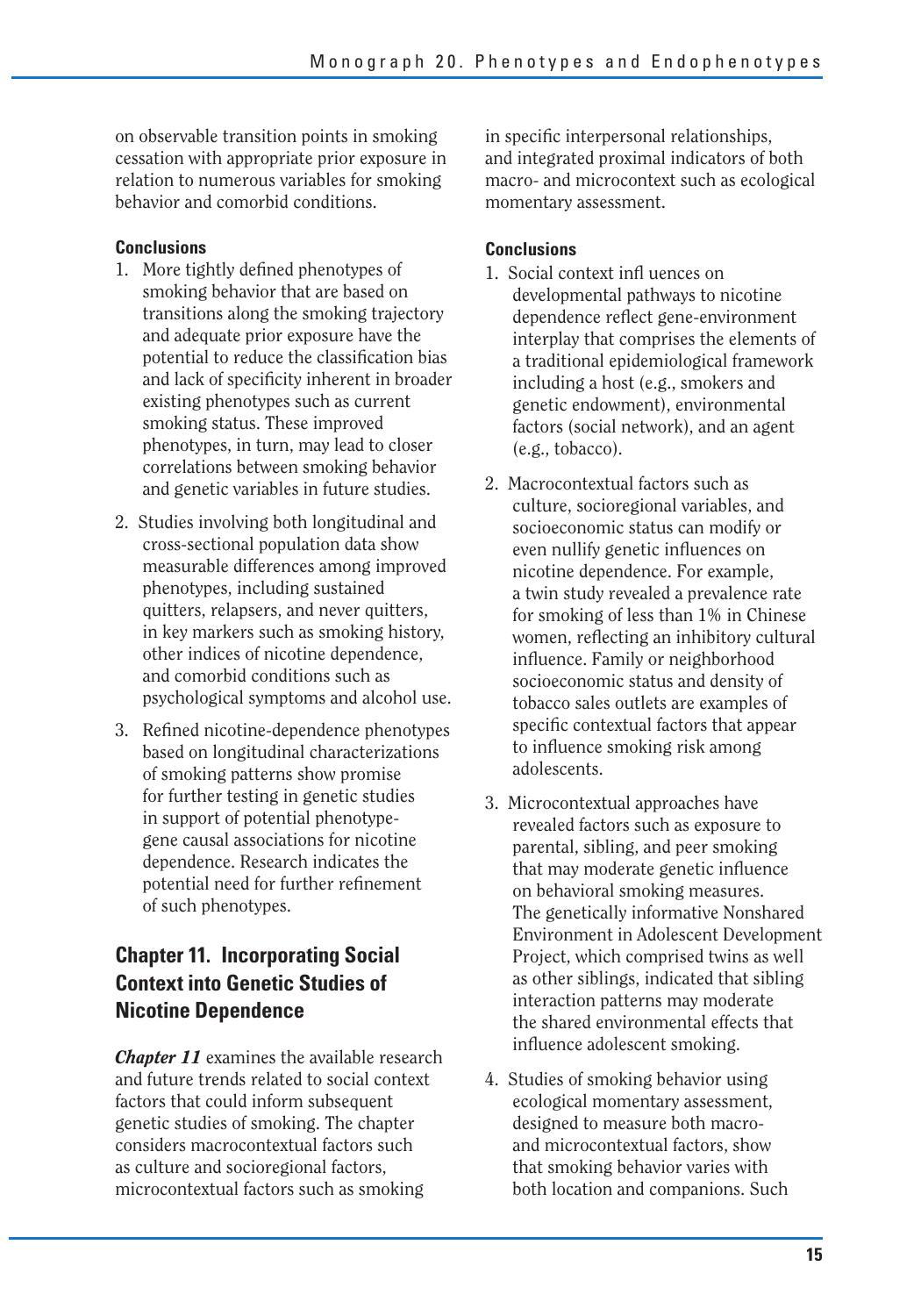assessments serve as a possible future model for incorporating integrated social context issues such as actual clinical and public health efforts to reduce tobacco use within etiological architectures.

5. Future work incorporating social context within gene-environment studies of smoking behavior and nicotine dependence will benefit from a greater focus on environmental factors, including more-fine-grained and comprehensive assessments of potential environmental influences.

## **Chapter 12. Using Ontologies in Hierarchical Modeling of Genes and Exposure in Biological Pathways**

*Chapter 12* examines the potential for the use of hierarchical modeling techniques within the framework of an ontology that quantifies relationships across genotypes and phenotypes for nicotine dependence. The chapter provides an overview of statistical approaches for genetic association studies in tobacco use, presents the results of a study of nicotine metabolism that shows significant genetic associations with nicotine clearance levels, discusses design and analysis considerations in the use of hierarchical modeling in conjunction with stochastic variable selection, and explores the use of ontologies for codifying prior knowledge to support efficient computational analysis of hierarchical models.

#### **Conclusions**

1. The available knowledge of nicotine dependence arises largely from studies that model the independent association of candidate genes with outcome measures. Such studies often fail to reflect the complexity of interacting factors and discrete events that can influence smoking behavior and, therefore, may not provide a clear

picture of biological mechanisms affecting nicotine dependence.

- 2. A promising approach to the study of nicotine dependence involves the use of prior biological knowledge about the relations between genotypic and phenotypic variables in a hierarchical modeling framework. This allows prior knowledge to aid in estimating specific genotypic effects and to guide a stochastic search over all possible statistical models.
- 3. The use of ontologies is a promising new direction for the elucidation of the genetic basis of nicotine dependence. An ontology is a construct or model that represents entities in both genotypic and phenotypic domains as well as their interrelations. The use of an ontology permits the modeling of hierarchical relationships by using directed acyclic graphs spanning genotypes and endophenotypes and phenotypes, while taking advantage of prior knowledge to quantify these relationships, making them amenable to computational analysis.
- 4. A study of nicotine metabolism that used data from the Northern California Twin Registry to examine the total clearance of nicotine and the *trans*  3-hydroxycotinine to cotinine ratio, with the Nicotine Pharmacokinetics Ontology as a framework, showed a significant association between specific polymorphisms for *CYP2A6* and measured nicotine clearance levels as well as statistically significant results for single nucleotide polymorphism 4 within *UGT1A4.*
- 5. Hierarchical modeling combined with the use of an ontology defining relationships between constructs of interest represents a promising area for further research in studying a possible genetic basis for nicotine dependence as well as for understanding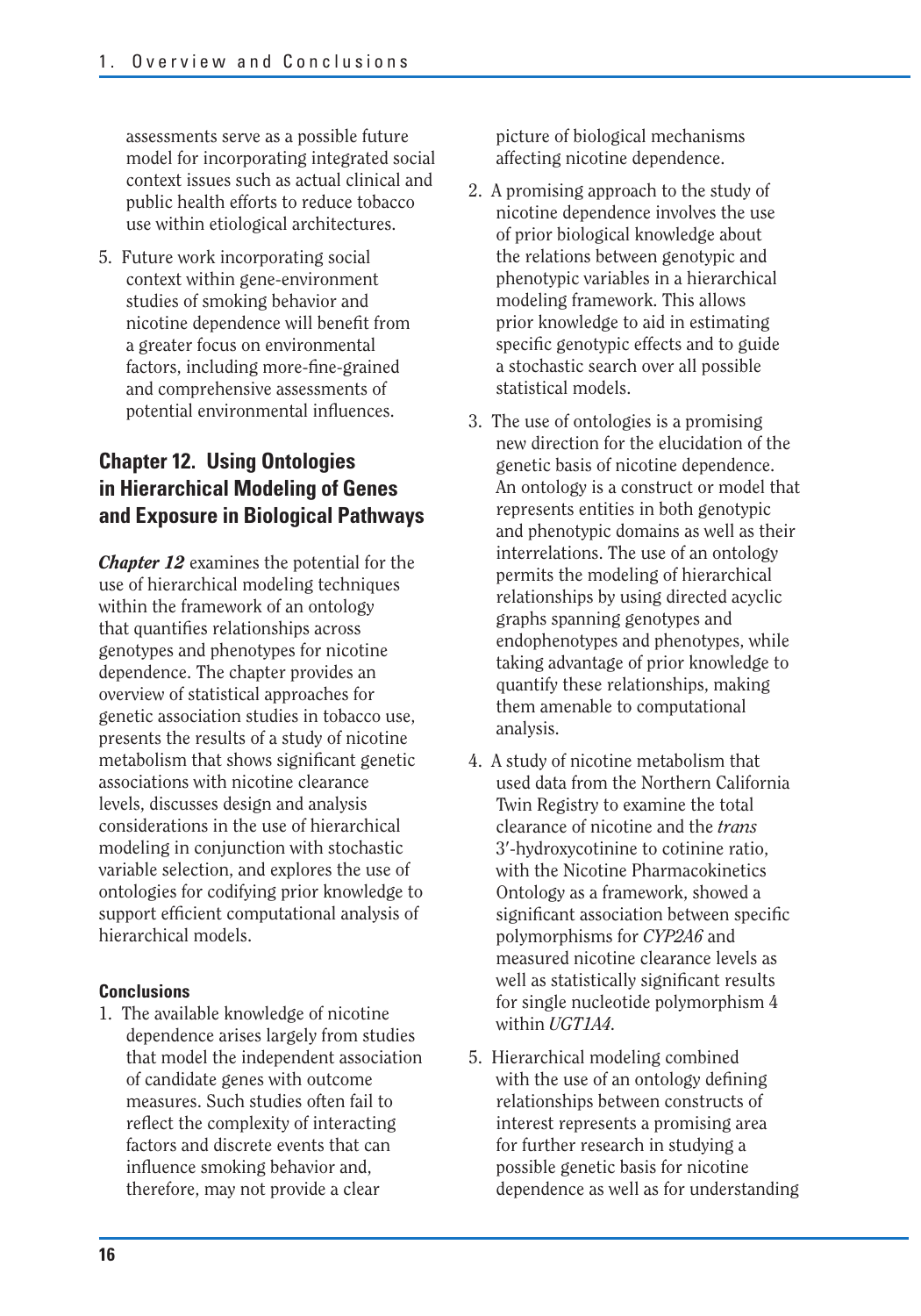the interaction between genetics and social and environmental influences on tobacco use and dependence.

## **Part 6—Future Directions**

## **Chapter 13. Future Directions**

*Chapter 13* starts with a discussion of how examining the genetics of tobacco dependence may affect basic and clinical research. It then outlines future research needs for topics covered in parts 2–5. The chapter ends by presenting higher level recommendations for future research in nicotine dependence that cut across the content of this volume. These volume level future directions were identified by the editors while preparing this monograph and after taking into account continuing developments in the field.

#### **Crosscutting Issues**

- A comprehensive approach to examining and reporting genotype-phenotype associations should be adopted; single-gene, single-variant association studies should be discouraged unless accompanied by reports of replication and validation.
- $\blacksquare$  Researchers working in the field of genetics and nicotine dependence should be mindful of the potential for misinterpretation of results by lay audiences. Efforts to communicate results to the media should include the limitations of the work along with the extent to which the results are reliable and generalizable. Doing so will minimize the chances of stigmatizing subgroups in the population.
- An ontology-based approach to nicotine dependence, with specification of expected relations within and between phenotypic domains, will provide an interpretive context and more focused hypotheses for future research; this will lead to an

ongoing refinement of the ontology as new information becomes available.

- A greater use of strategies that combine differing levels of analysis is needed. The incorporation of measured genetics into genetic latent growth curve and/or latent class models in extended twin designs, for example, will provide information on the extent to which variation in one or more genes plays a role in the overall estimate of genetic variation in any particular phenotype. In addition, a nicotine reward phenotype may be characterized via behavioral measures of self-administration, selfreport assays, and imaging measures of activity in brain regions associated with reward processing. This, in turn, could spur the hunt for more genetic variants and gene-gene or gene-environment interactions to account for more of the overall genetic variation estimated in the biometric models. Inclusion of quantified life events, cultural factors, and extant clinical and public health efforts in tobacco control and prevention in genetic studies is also warranted.
- Genome-wide association analysis of phenotypes considered to be risk factors for the adoption or maintenance of nicotine dependence would lead to further understanding of the pathways by which children progress to adult nicotine dependence.
- Given the enormous social, health, and economic impacts of nicotine dependence, the coordinated effort of multiple research teams to address the many opportunities for further research identified in this volume is warranted.
- There is a need to examine the association between gene variants and phenotypes of relevance in both the presence and absence of environmental risk factors. Emerging evidence from longitudinal studies of adolescents suggests that genetic associations with indices of